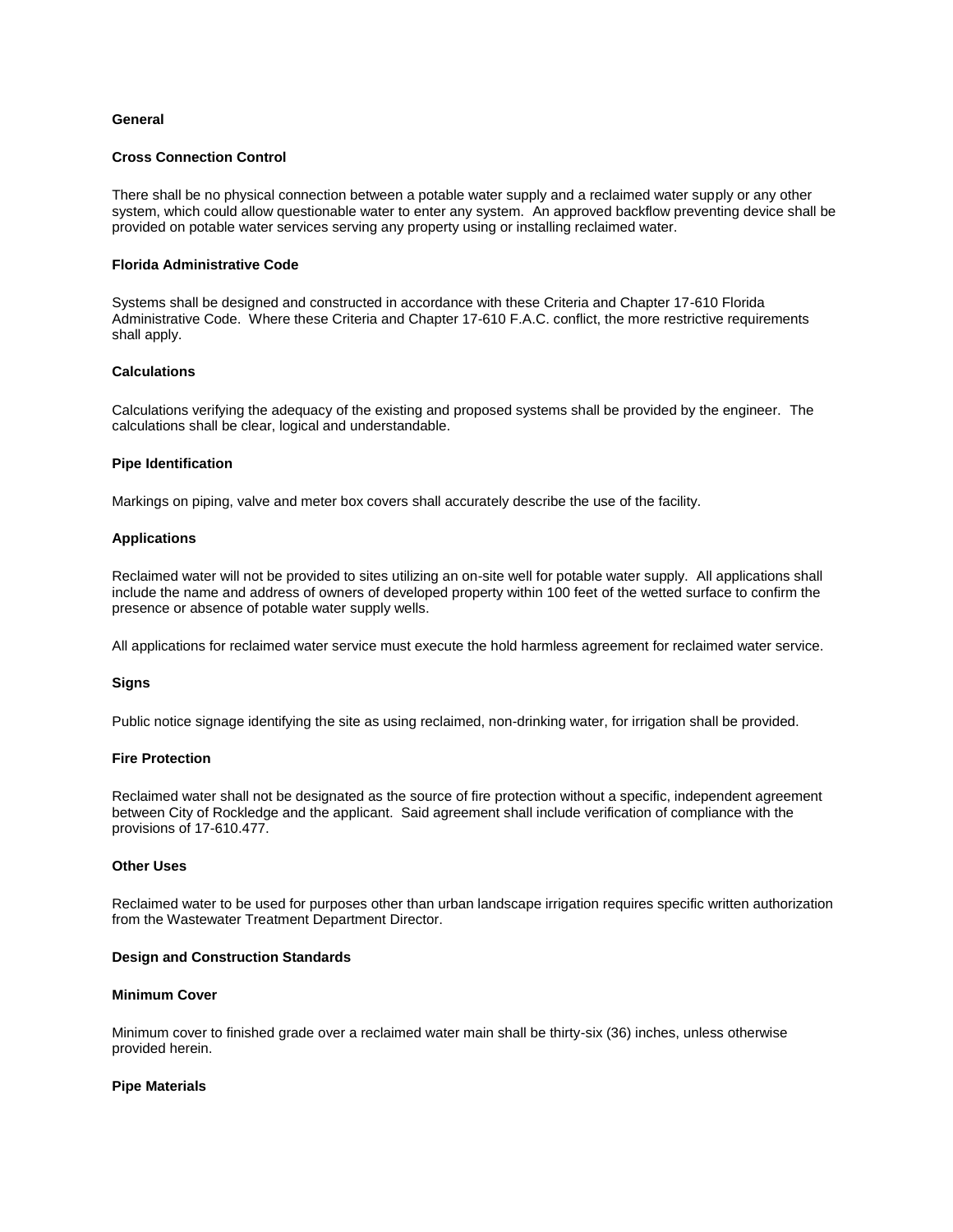SDR-21 polyvinyl chloride (PVC) or DR-18, AWWA C-900 PV pipe or approved equal shall be used for reclaimed water mains (purple only).

### **Minimum Pipe Size**

The minimum size of the water or reuse main shall be four (4) inches.

# **Wells**

Plans for subdivisions and commercial sites that include provisions for reclaimed water service shall include a survey of all surrounding property for the purpose of identifying the existence of potable water wells within 200 feet of the boundary of any potential reclaimed water wetted surface.

No reclaimed water system application shall be considered or permitted within 100 feet of an existing or FDEP/FDHRS permitted future potable water supply well. (Ref. 17-610.471 {1}).

Reclaimed water cannot be applied to the ground within 100 feet of a potable water well.

No new potable water wells can be constructed within 100 feet of a reclaimed water irrigation area.

Reclaimed water transmission facilities shall be set back 75 feet from any public water supply well (Ref. 17-610.471 {3}).

# **Dwellings**

Reclaimed water shall not enter any residential dwelling.

### **Above Ground Connections**

There shall be no hose bibs or other above ground connections to the reclaimed water system. All reclaimed water irrigation systems shall be permanent, in-ground systems.

#### **Pressure**

Reclaimed water mains and fittings, including reaction blocking, shall be designed to withstand normal pressure and pressure surges (water hammer).

# **Friction Losses**

Friction losses through mains shall be based on the Hazen and Williams' formula or other acceptable methods. A "C" factor of 120 shall be used to calculate friction losses.

### **Tank Trucks**

Requests to fill tank trucks with reclaimed water must be accompanied by a written verification from the vehicle owner that the truck is not used for the transport of potable water or any other product intended for human consumption.

#### **Thrust Blocks**

All valves, bends, tees, crosses and dead ends shall be constrained with adequate reaction or thrust blocks but not poured in place.

# **Joint Restraints**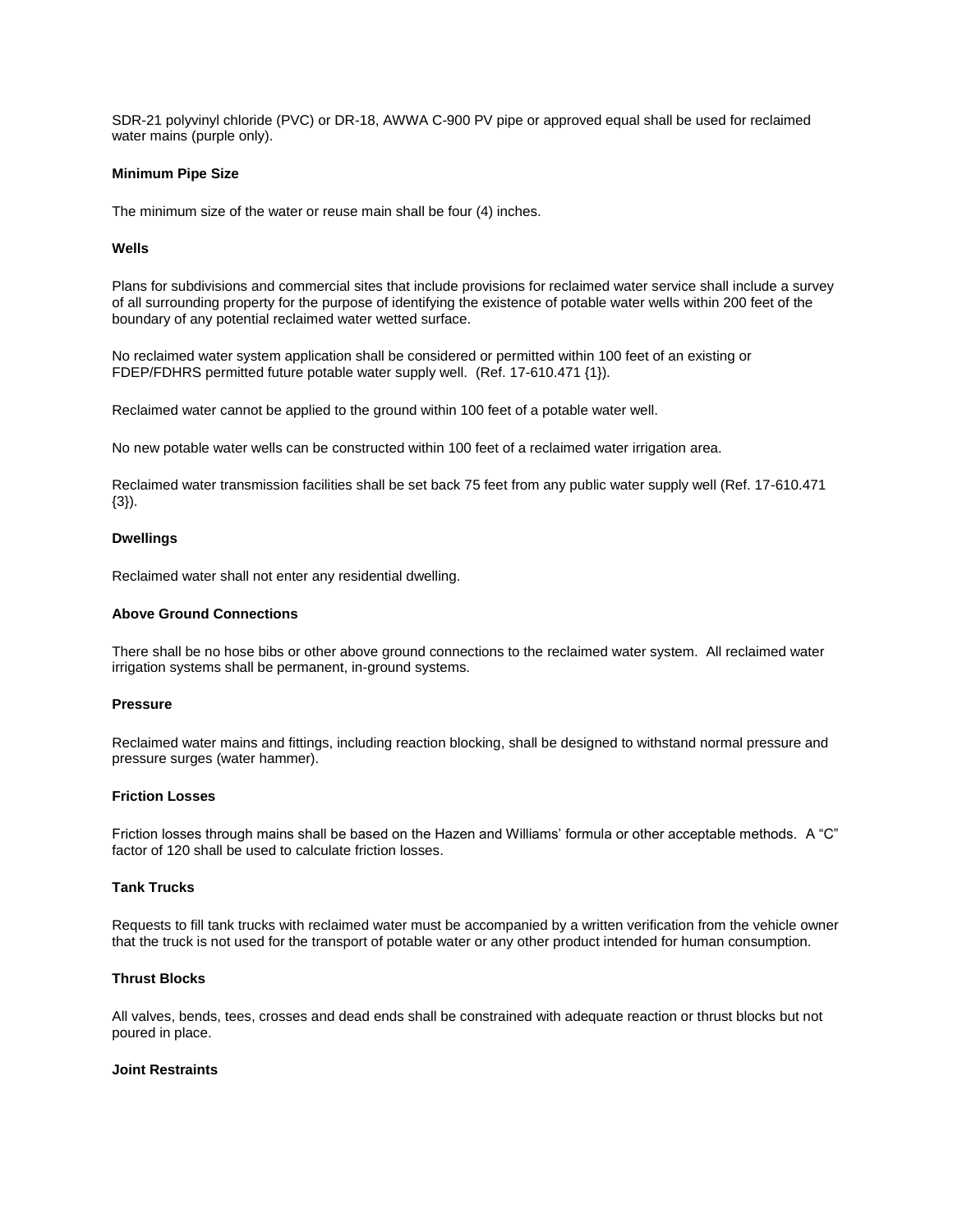Joint restraints may be utilized in lieu of thrust blocking. Nappco Uni-Flange Series 1350 or approved equal shall be used to restrain PVC pipe joints.

#### **Valves**

Valving of all systems shall be designed to facilitate the isolation of each section of pipeline between intersections of the grid system. The number of valves at an intersection shall be one less than the number of pipes forming the intersection.

Valves shall be installed at intervals of not more than 1,000 linear feet (LF) on transmission mains, at intervals of not more than 700 LF on main distribution loops and feeders, and on all primary branches connected to these lines. In high density areas, valves shall be installed as necessary to minimize the number of persons affected by a break.

In all instances, effectiveness of valve placement shall be the primary criterion in determining valve location.

### **Service Lines and Taps**

Minimum reclaimed water service size is ¾ inch for a single service and 1 ½ inch for a double service.

Service lines for reclaimed water shall be purple polyethylene (copper tube size) in accordance with ASTM D2566. All meter boxes shall be purple with minimum size, 17" long, 12" wide, 12" deep. (with readers)

All reclaimed water service lines shall include a lockable curbstop with a non-corroding tag/label with the words "Reclaimed Water DO NOT DRINK."

Service taps on the main shall be spaced at a minimum distance of 18 inches. If two or more taps are required at the minimum spacing, they shall be offset 45 degrees alternately to each side of the centerline of the crown of the water main. Service taps are prohibited with 18" of pipe joints.

All service line taps shall be supplied with corporation stops and saddles approved by the City. All service lines shall be installed in accordance with the construction details. Ball valve curbstops and service wyes shall be pack joint for plastic pipe.

#### **Meter Installation**

All connections to the reclaimed water system shall be below ground, through the standard "reclaimed water meterbox".

All connections to the reclaimed water system will have an isolation valve, labeled with a stainless steel, brass or plastic tag stating "Reclaimed Water DO NOT DRINK."

Construction drawings shall include a typical reclaimed water meter installation for each size meter to be installed.

Reclaimed water meters where required and boxes shall be installed by the City of Rockledge.

Reclaimed water meters shall be placed at the property line. In developments where the property line is not clearly defined (condominiums) the meter shall be placed for ready access. Services crossing under parking tracts shall have their meters placed prior to the crossing so that the City is not responsible for these lines.

# **Special Construction**

In the following instances the reclaimed water main shall be AWWA C900 DR 18 PVC: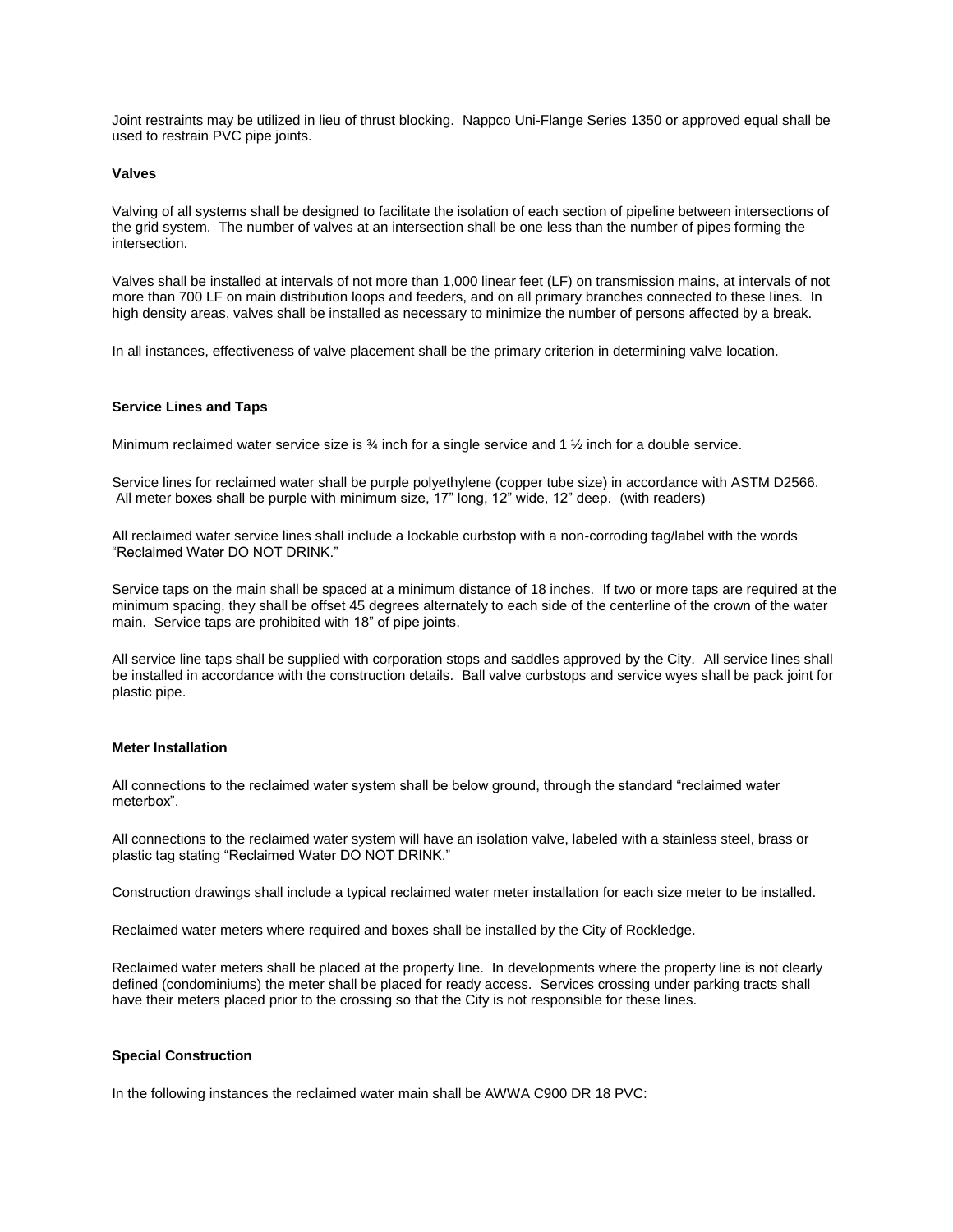a. Subaqueous crossings. The pipe shall be concrete encased at least two (2) feet past the toe of slope for canal and ditch crossings.

- b. Less than three (3) feet of cover over the pipe.
- c. Within fifteen (15) feet of buildings, structures, canals or lakes or other water bodies

Reclaimed water mains shall be flanged D.I..P. with stainless steel bolts when installed in an aerial crossing.

### **Horizontal and Vertical Separation**

Where reclaimed water and potable water mains cross with less than eighteen (18) inches vertical clearance, either main shall be twenty (20) feet of either ductile iron pipe, or SDR-14 PVC pipe centered on the point of crossing.

Where reclaimed water and raw sanitary gravity sewer or force mains cross with less than eighteen (18) inches vertical clearance, either main shall be twenty (20) feet of either ductile iron pipe or SDR-14 PVC pipe centered on the point of crossing.

Maximum obtainable separation of reclaimed water mains and domestic water mains shall be maintained. Where a horizontal separation of five (5) feet cannot be maintained between reclaimed water mains and potable water mains, the reclaimed water main shall be either ductile iron pipe, or SDR-14 PVC pipe.

A minimum horizontal separation of five (5) feet center to center or three (3) feet outside to outside shall be maintained between reclaimed water mains and gravity sewer mains or force mains. Where a horizontal separation of five (5) feet cannot be maintained between reclaimed water mains and gravity sewer mains or force mains, either main shall be either ductile iron pipe or SDR-14 PVC pipe.

Should local conditions exist which would prevent the specified horizontal separation, a gravity sewer, force main or water main may be closer than five (5) feet to a reclaimed water main, provided that the reclaimed water main invert is at least eighteen (18) inches above the crown of the force main or gravity sewer or is at least eighteen (18) inches below the crown of the potable water main and is either in a separate trench or in the same trench with the higher pipe on an undisturbed earth shelf located to one side or the lower pipe.

If it is not possible to obtain proper horizontal and vertical separation as described above, the gravity sewer shall be designed and constructed equal to water pipe and shall be pressure tested to assure water tightness prior to backfilling.

Where storm sewers cross over reclaimed water mains with less than two (2) feet of vertical separation between the bottom of the storm sewer and the top of the reclaimed water main, support cradles shall be constructed under the storm sewer on each side of the crossing to transfer the load of the pipe to the surrounding soil and prevent point loading of the reclaimed water main.

# **Electronic Disks and Wire**

Electronic disks shall be provided at fittings, valves, crosses, tees and changes in direction. Disks shall also be provided at the termination of water services. Disks shall be full range APC 1253 by Automated products Co., Austin, Texas. An insulated continuous copper wire #14 UF shall lay on top of the pipe for location purposes. Wire ends are to be spliced together with a wire nut. Wire should be brought up in each valve box with an excess of 4 feet in length.

# **Concrete**

All cement used in the work shall be a well-known brand of true Portland Cement and shall conform to the Standard Specifications for Portland Cement, ANSI/ASTM Designation C150. Unless otherwise permitted, the Contractor shall use only one brand of cement in the work and under no condition shall he use more than one brand of cement in the same structure. Cement, which for any reason has become partially set or contains lumps or cakes will be rejected and shall be removed from the site. Concrete shall be of Type I cement.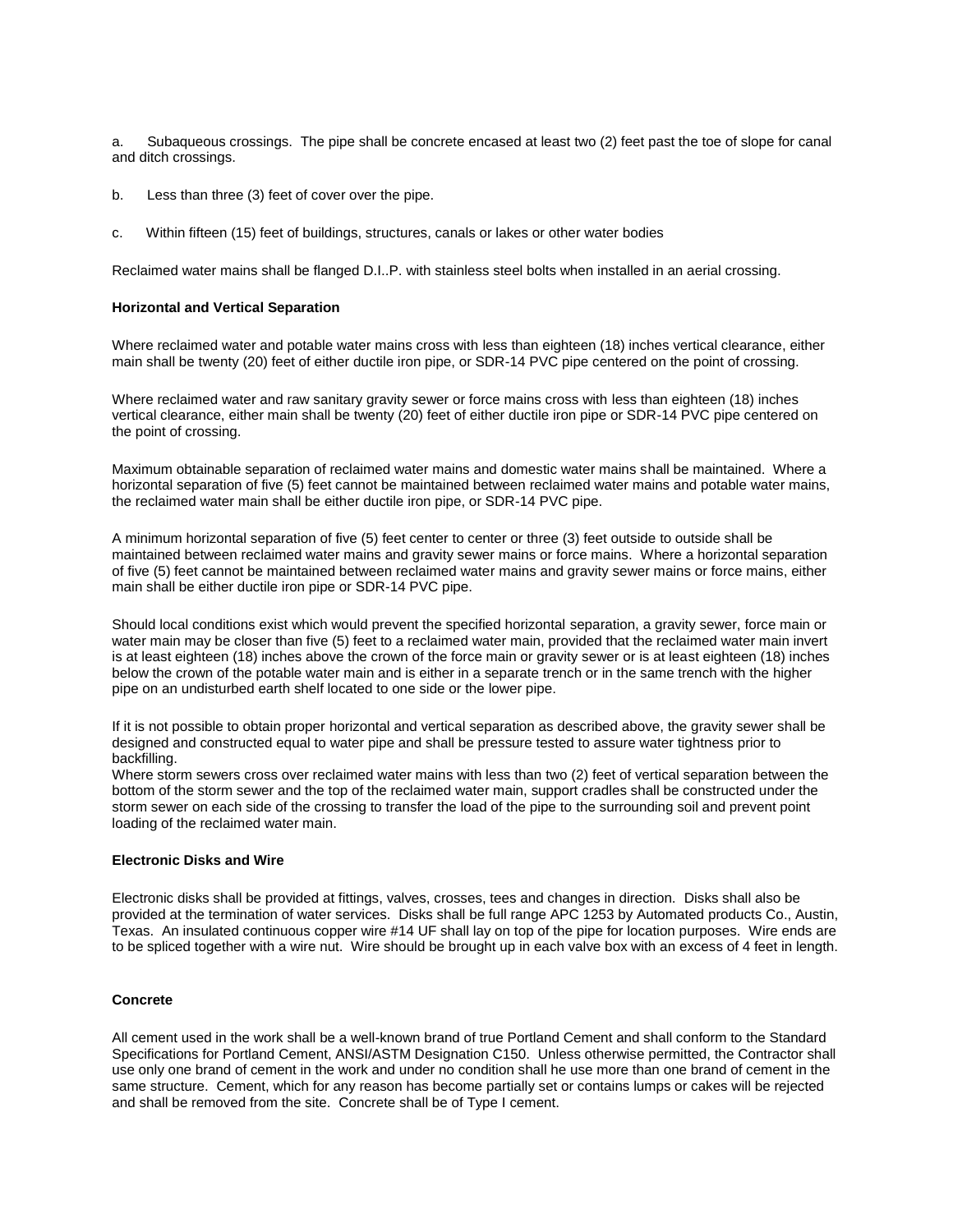The cement shall be mixed with potable water and washed masonry sand (and coarse aggregate if applicable) in an approved batch machine or mixer. Measuring boxes or other approved measuring apparatus shall be such that the proportions can be accurately determined. The quantity of water to be added, which will vary with the degree of dryness of the material and with the weather conditions, shall be accurately measured for each batch of concrete. Means shall be provided by which a measured quantity of water can be introduced at any stage of the process. The mixing shall be done in a thorough and satisfactory manner and shall continue until every particle of aggregate is completely covered with cement past. The mixing time for each batch shall not be less than one minute after the materials are in the mixer. The entire contents of the drum shall be discharged before recharging. Retempering of concrete which has partly hardened will not be permitted.

# **Castings**

Castings for valves, vaults and other appurtenances shall conform to, and be tested in accordance with the specifications for Gray Cast Iron. ANSI/ASTM A48, Class 3O.

Castings that are to be located with dedicated public right-of-way, or any other locations subject to vehicular traffic, shall have all bearing surfaces machined so that fitting parts will not rattle or rock under traffic. All castings shall be subject to a hammer test before installation.

### **Excavation**

Machine excavation shall be carried to the depth above the final pipeline grade that will allow the final grading, using hand tools. If excavation is carried below the required depth, the overcut depth shall be backfilled with Type "B" backfill material or bedding material compacted to provide pipe support at least equal to that of the original material. Contractor may, at his option, elect to overcut the trench using machine excavators and backfill with Type "B" backfill or bedding material, as above, to minimize the hand excavation. If Contractor so elects, the depth of overcut shall be such that a minimum of two inches of compacted backfill material will result under the lowest projection of the pipe bell.

Type "B." This material shall be a select granular material free from organic matter and of such size and gradation that the desired compaction can be readily attained.

Type "D." This material shall be unclassified material obtained from the Contractor's excavations. The material shall be substantially free from wood, roots, and other organic matter. The maximum size of stone shall not exceed three (3) inches.

Trees, stumps and roots within the limits of the trench excavation shall be removed to a depth of at least 12 inches below the bottom of trench. Stump and root holes shall be refilled to existing grade and compacted by water puddling or tamping. No stumps, roots, or organic matter of any description shall remain under concrete slabs or footings.

The trench shall be excavated so that the pipe can be laid to the alignment and grades shown on drawings.

The trench shall be dry when the bottom is prepared. A continuous trough shall be excavated by hand to receive the bottom 120 degrees of the pipe barrel. In addition, bell holes shall be excavated so that after placement only the barrel of the pipe receives bearing pressure from, and is uniformly supported by, the bottom of the trench. Preparation of the trench bottom and placement of the pipe shall be such that the final position of the pipe is true to line and grade and uniformly supported throughout the barrel of each pipe length. When pipe is placed in backfill over rock or other material, additional backfill of the same material shall be tamped on each side of the barrel to the height of the spring line, thus forming a trough of firm bedding.

Wherever excavation of the trench exposes unsuitable materials such as peat, soft clay, quicksand or other unstable material in the bottom of the trench which, in the opinion of Developer's Engineer, is unsuitable foundation upon which to lay or support the pipe backfill and expected superimposed loads, such unsuitable materials shall be removed to a depth necessary to reach material having adequate bearing capacity and a width of trench at least equal to the minimum trench width as specified.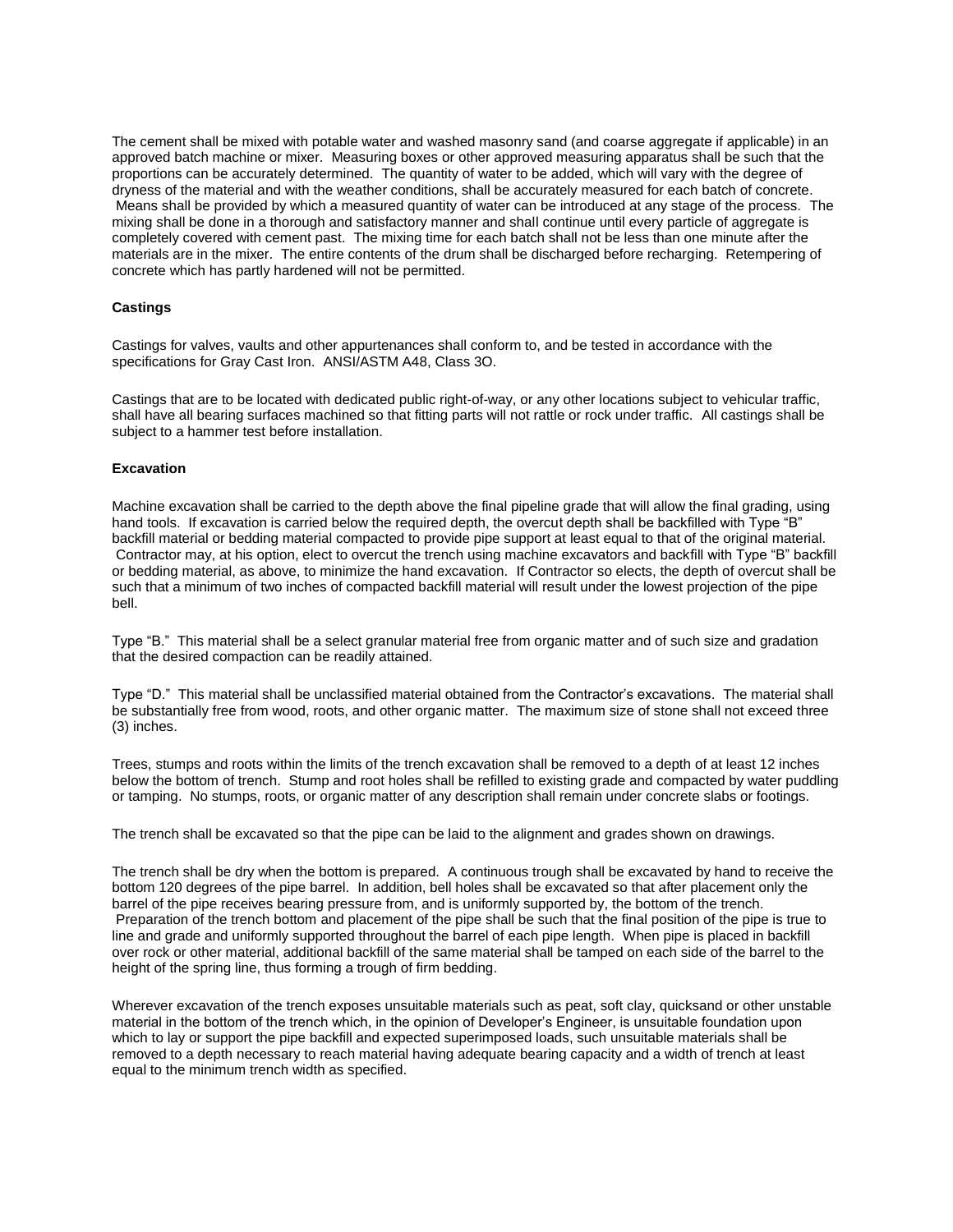The spaces created by removal of this unsuitable material shall be backfilled using Type "B" backfill or bedding material. The backfill material shall be placed in 8-inch layers and compacted, using mechanical compaction equipment, to a dry density equal to 98 percent under roads, curb and gutter, and 95 percent in all other places, of the maximum dry density as determined by the Standard Proctor Compaction Test, AASHTO T-99, each layer being compacted to the required density prior to placing the next layer.

After the pipe has been properly laid and inspected, Type D backfill shall be carefully placed around the pipe to a depth of six inches over the pipe. The backfill material shall be carefully placed in horizontal layers not exceeding twenty-four inches in loose depth, equally on both sides of the pipe, and shall be spaded, "walked-in" and compacted with mechanical hand tampers to obtain a firm, dense support for the pipe. When one such layer is completed on both sides of the pipe, a second layer shall be started. The backfill material shall not be obtained from the trench walls within one foot above tope of pipe. No further backfilling will be permitted until the initial backfill has been accomplished by an approved method.

Above the level of the initial backfill, the trench shall be filled with material placed in accordance with one of the following classifications:

1. Compacted Backfill: Materials for compacted backfill shall be Type "D" except as otherwise shown on drawings or specified. The backfill material shall be placed in horizontal layers not exceeding twenty-four inches in loose depth and compacted by power operated tampers, rollers, or vibratory equipment to a specified dry density as determined by AASHTO T-99. Each layer shall be compacted to the specified density prior to placing subsequent layers. The thickness of the loose layer may be increased when in-place densities show that the specified density can be obtained. Compacted backfill shall be used in all street and road rights-of-way.

2. Plain Backfill: Material for plain backfill shall be Type "D. Plain backfill shall be placed where compacted backfill is not required. The backfill material may be placed in layers, each layer being compacted as necessary so that a depression does not form along the trench. Any depression formed by settlement of the backfill shall be immediately filled by Contractor.

The Developer shall hire a testing laboratory approved by the City to perform density testing of backfill. One set of density tests shall be performed at 200 foot intervals along the reclaimed water main. The City reserves the right to require density tests at other locations as the inspector may deem necessary.

Each set of density tests shall consist of one test 2 feet above the crown of the pipe and one test for each one foot interval up to the bottom of the subgrade or to the ground.

The minimum required field densities are as follows: 98% of the maximum density determined by the Standard Proctor Compaction Test, AASHTO T-99, under roads, curb and gutter: 95% of the maximum density per AASHTO T-99 in shoulders and outside road rights-of-way.

# **Street Restoration**

Backfill, base, pavement, driveways, shoulders, curb, etc. shall conform with the latest revisions of the requirements of the City of Rockledge Public Works Department. An application for permits shall be submitted to the Public Works Engineering Division prior to construction within the street.

### **Pipelaying and Joining**

Each pipe shall be laid true to line and grade so as to form a close concentric joint with the adjoining pipe, preventing offsets in the flow line. The interior of the pipe shall be cleaned of all dirt and superfluous materials prior to joining the next section.

### **Water Control**

Contractor shall furnish, install and operate all necessary machinery, appliances and equipment to keep the excavations reasonably free from water during construction, and shall dewater and dispose of the water so as not to cause injury to public or private property or to cause a nuisance or a menace to the public. Contractor shall at all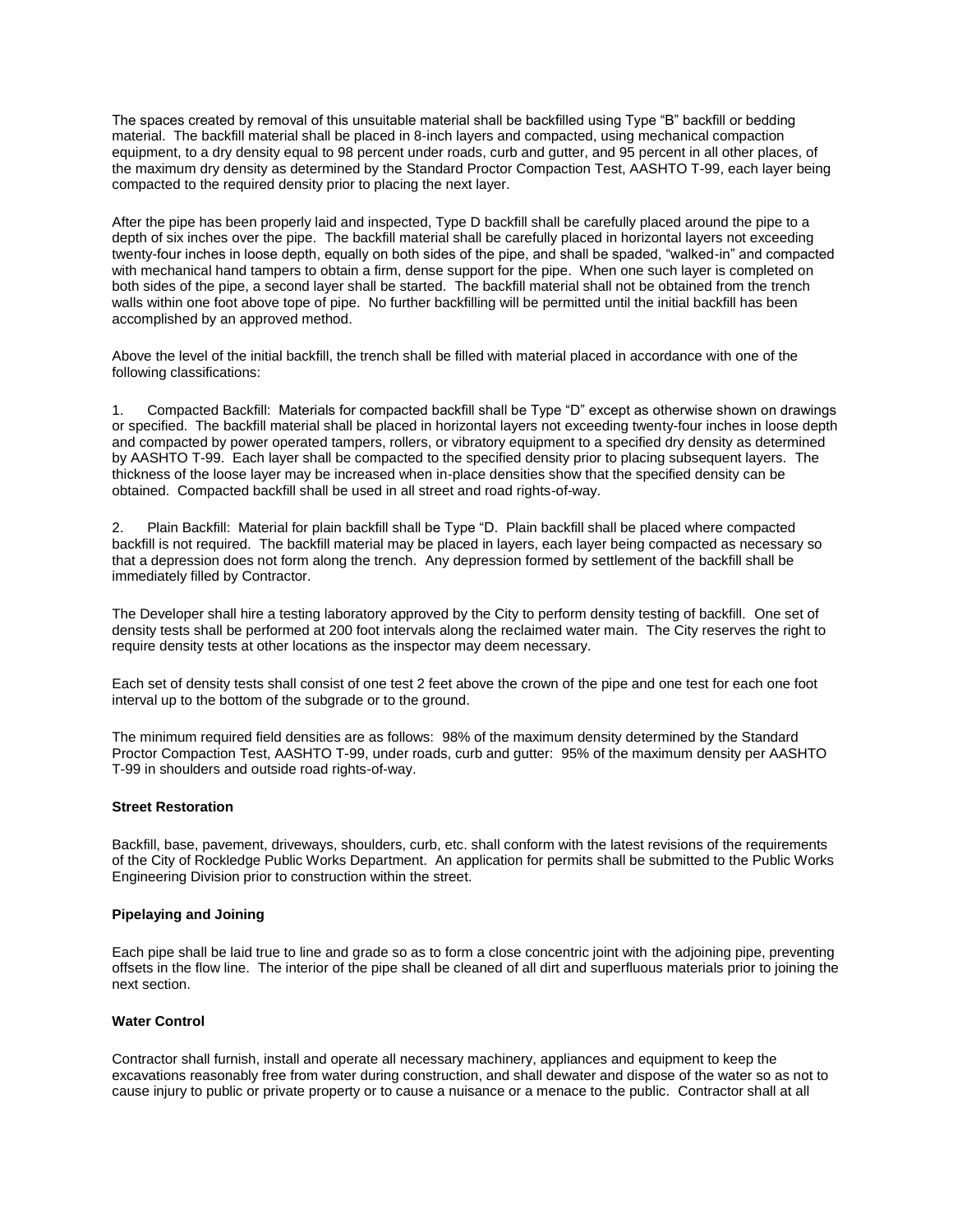times have on hand sufficient pumping equipment and machinery in good working condition for all ordinary emergencies, and shall have available at all times competent personnel for the operation of the pumping equipment.

The control of ground water shall be such that softening of the bottom of excavations, or formation of "quick" conditions or "boils" shall be prevented. Dewatering systems shall be designed and operated so as to prevent the removal of the natural soils. Well point holes shall be backfilled and compacted to grade with existing sand. Sand shall be graded from fine to coarse, free from objectionable material.

The static water level shall be drawn down to 6 inches below the bottom of the excavation so as to maintain the undisturbed state of the natural soils and allow the placement of backfill to the required density. The dewatering system shall be installed and operated so that the groundwater level outside the excavation is not reduced to the extent that would damage or endanger adjacent structures or property.

### **Material Handling**

Every precaution shall be taken to prevent injury to pipe and piping materials during transportation and delivery to the worksite. Under no condition shall pipe be dropped, bumped or dragged. If in the process of transportation, unloading or handling, any pipe or fitting is damaged, it shall be rejected by the Utility Inspector and immediately removed from the site. Pipefittings and specials shall be stored in a manner, which will assure the protection of the material from damage and kept clean. All materials shall be stored in a suitable fashion such that the quality shall not be degraded.

# **Cross Connection Tests**

All reclaimed water connections will be tested to help detect the presence of a cross-connection.

Upon activation of the reclaimed water system, the City's Reclaimed Water inspector shall request permission to test the separation of the potable and reclaimed water systems. Said test shall include the "turn-off" of the potable supply valve and the opening of hose bibs and faucets. Any noted flow of water from any such faucet shall result in the immediate disconnection of their reclaimed water system. The reclaimed water system shall not be reactivated without demonstration that the cross connection has been eliminated.

No reclaimed water service shall be activated in the absence of a backflow prevention device.

### **Hydrostatic Tests**

The newly laid pipe, or any valved section thereof, shall be subjected to a hydrostatic pressure test in which test pressure shall be maintained for a period of two (2) hours. The test pressure of 150 psi shall be maintained within 5 psi throughout the duration of the test. Leakage during the test shall not exceed the allowable leakage specified in ANSI/AWWA C600, Section 4, Equation 1. The test procedures of ANSI/AWWA C600, Section 4 shall be observed.

The pressure test shall be applied by means of a pump connected to the pipe in a manger satisfactory to the City's Inspector and by the Contractor at the Contractor's expense.

Any defects discovered during this test shall be remedied by the Contractor at the Contractor's expense and the test repeated before final acceptance.

Contractor shall give Developer's Engineer and City forty-eight hours advance notice of the time when the installation is ready for hydrostatic tests. Tests shall be run in the presence of the City's Inspector.

### **Pipe**

Polyvinyl chloride (PVC) pipe two and a half  $(2 \frac{1}{2})$  inches through twelve (12) inches in diameter shall conform to the requirements of ASTM D2241 and shall be SDR-21, 200 psi, as made by J – M Pipe or approved equal. Minimum pressure rating shall be 200 psi.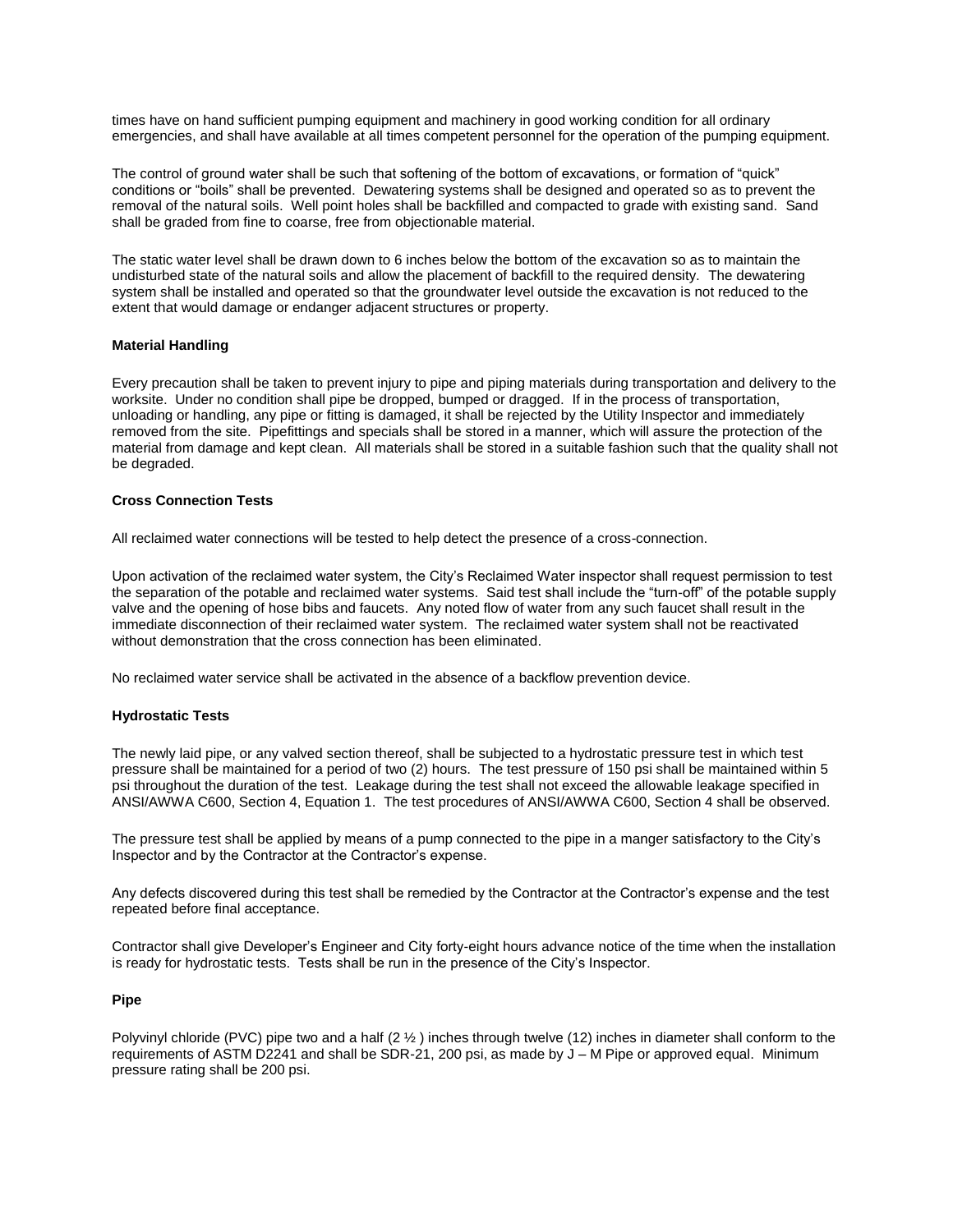PVC pipe fourteen (14) inches and larger shall be UNI-B11 (latest version) approved cast iron O.D. DR-25 with factory installed gaskets meeting cell classification specified by ASTM D-1784 or approved equal.

PVC pipe two (2) inches and smaller shall be Schedule 40 with solvent weld joints and shall conform to the requirements of ASTM D1785, Class 1120 or 1220.

Fittings for Schedule 40 plastic pipe shall be Schedule 40 and conform to ASTM D2466 for solvent weld socket joints. PVC material shall conform to 45TM D1784. Solvent cement shall be of the type recommended by pipe and fittings manufacturers.

PVC pipe shall have integral wall-thickened bell ends and shall be joined using one-piece elastomeric gaskets. Solvent cement joining will not be permitted for pipes and fittings larger than two (2) inches.

PVC pipe shall be connected to cast or ductile iron fittings with mechanical joints. Use of PVC fittings will not be permitted. Fittings shall be double poly wrapped.

All PVC reclaimed water main pipe shall be a solid purple color.

### **Ductile Iron Pipe (DIP)**

Ductile iron pipe (DIP) three (3) inches in diameter and larger shall be poly lined Class 50 and shall conform to and be tested in accordance with the current American National Standard Specification for Ductile Iron Pipe, Centrifugally Cast in Metal Molds or Sand-lined molds for Water or Other Liquids, ANSI/AWWA C151/A21.51. Ductile iron pipe less than three (3) inches in diameter shall conform to the manufacturer's standards, either centrifugally or statically cast with a minimum thickness of 0.25 inches. The ductile iron (nodular cast iron) shall conform to the Standard Specification for Ductile Iron Castings, ANSI/ASTM A536, with physical properties of Grade 60-42-10. Length of joints shall be either eighteen or twenty feet.

Ductile iron pipe and fittings shall be protected from deterioration on the outside of the pipe. Soil studies shall be conducted to determine if a bituminous coat and polyethylene sleeve outside are sufficient for protection of the pipe.

Ductile iron pipe and fittings shall be jointed with any of the end types as specified below, unless a particular end type is specified. Flanged ends shall be used only where specifically noted on the drawings except that the valve connection end of all tapping sleeves shall be flanged.

Mechanical joints and push-on joints shall conform to and be tested in accordance with the American National Standard for Rubber Gasket Joints for Ductile-Iron and Gray-Iron Pressure Pipe and Fittings, ANSI/AWWA CIII/A21.11.

The American National Standard for Installation of Gray and Ductile Cast-Iron Water Mains and Appurtenances, AWWA C-600 shall govern the installation, as applicable. If the paint is damaged, the pie and/or valve shall be cleaned by wire brushing and given two coats of black asphalt paint.

Ductile iron reclaimed water pipe shall be marked by the following method:

Adhesive-backed underground utility marking tape shall be applied to the top of the pipe after the pipe has been laid in the trench. Adhesive-backed tape shall be 8 mil minimum thickness, 6 inches minimum width, and have a purple background color with black lettering reading, "CAUTION; NON-POTABLE RECLAIMED WATER LINE BURIED BELOW; DO NOT DRINK," or similar wording approved by the City of Rockledge. Tape shall be Terra-Tape by Reef Industries, Houston, Texas, or approved equal.

#### **Fittings and Valves**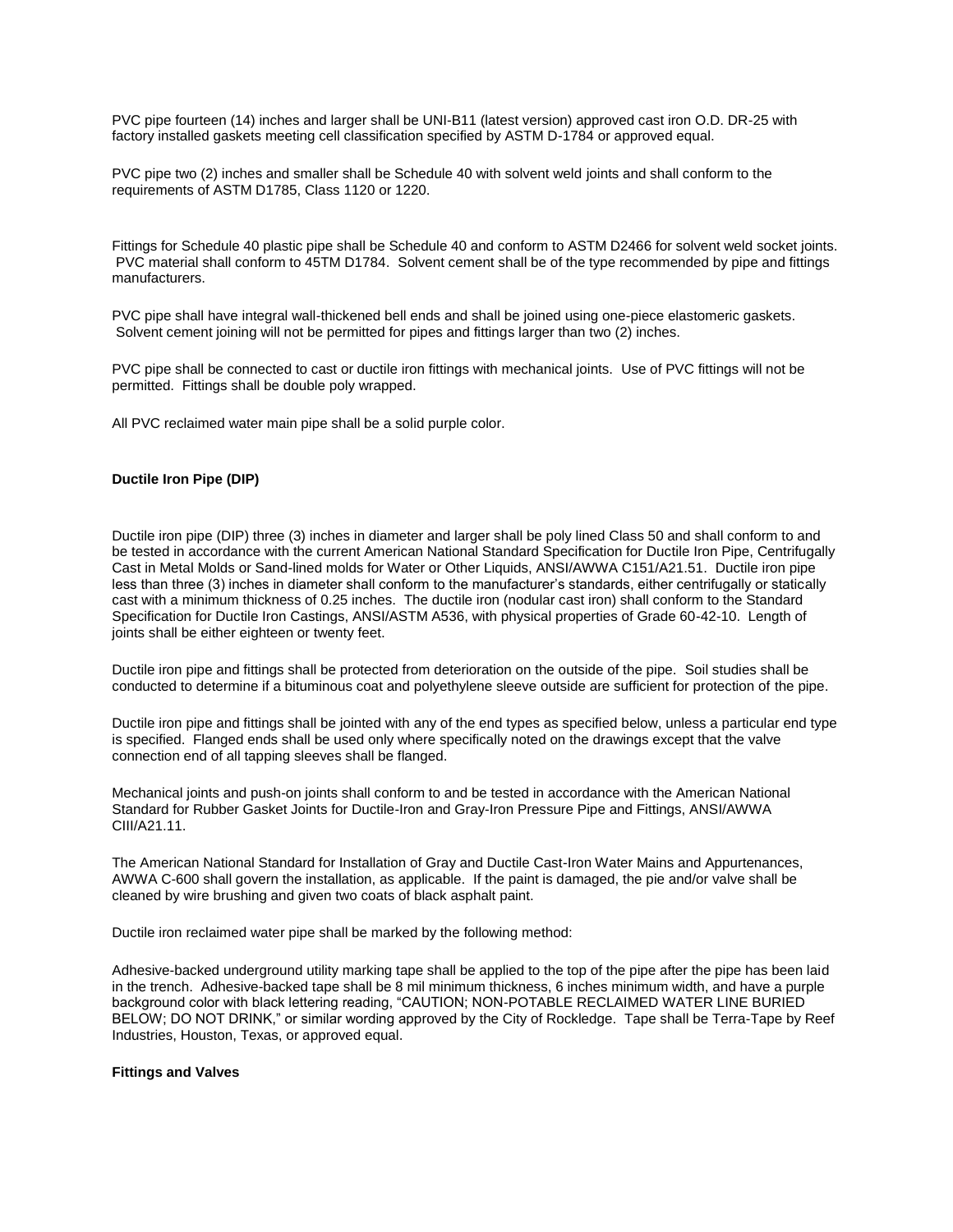Ductile Iron fittings and poly lined shall conform to and be tested in accordance with either the American National Standard for Ductile Iron Fittings, 3-inch through 48-inch for Water and Other Liquids, ANSI/AWWA C110 or the American National Standard for Ductile Iron Compact Fittings, 3 inch through 12 inch, for Water and Other Liquids, ANSI/AWWA C153/A21.53-84. Pressure rating for fitting shall be 250 psi minimum. Fittings and valves shall be flanged or mechanical joint.

### **Gate Valves**

Gate valves shall be resilient seat and they shall conform to and be tested in accordance with "AWWA standard for Resilient Seated Gate Valves, for Water and Sewerage Systems," ANTI/AWWA C509. The valve shall be bubble tight from either direction at a rated design working pressure of 200 psi. The valve shall have a single disc gate with synthetic rubber seat bonded or mechanically attached to the disc; non-rising stem with 2" AWWA operating nut: counter clockwise opening, O-ring stem seals, corrosion resistant interior coating acceptable for potable water.

Acceptable manufacturer of resilient seated gate valves is Mueller or approved equal.

Where flanges are specified on resilient seated gate valves, they shall be ANSI B16.1, Class 125, cast iron flanges.

# **Tapping Sleeves and Valves**

Tapping sleeves shall have a full-face rubber gasket or O-ring and shall conform to and be tested in accordance with ASTM A-285. A pressure testing port shall be provided. Sleeve shall be shop coated and epoxy bonded to an average thickness of 12 Mil, tapping valve shall have a cast iron flanged inlet, class 125, ANSI B16.1 and a 2 inch square wrench nut. In instances where a full sleeve is not necessary, sleeve bands shall be stainless steel. Mechanical joint sleeve shall be used when tapping asbestos cement pipe size-on-size.

Acceptable manufacturers of tapping sleeves and valves are Mueller, American, and Kennedy, Smith-Blair, or approved equal.

### **Ball Valves**

Ball valves shall conform to and be tested in accordance with the AWWA Standard for Ball Valves, ANSI/AWWA C507. Where ball valves are specified or required, they shall be double-seated with natural or synthetic rubber, bronze, or monel metal seats: designed for 150 psi working pressure: flanged end: o-ring rotor bearing seats: constructed of high-tensile strength cast iron: equipped with totally enclosed manual operators, with open-closed indicator and hand wheel with standard AWWA 2-inch operating nut for one-man operation at 150 psi, unbalanced across the valve. Valves shall be tested by, and shall withstand without leak, a hydrostatic pressure of: (1) 250 psi: on the valve body with rotor in the open position: and (2) 150 psi on the side of the valve with the opposite side open to atmosphere.

Where flanges are specified on vall valves, they shall be ANSI B16.1, Class 125, cast iron flanges.

Acceptable manufacturers of ball valves are Allis-Chalmers, Henry Pratt, Williamette Iron and Steel or approved equal.

### **Butterfly Valves**

Butterfly Valves shall be of the tight-closing, rubber-seat type, shall have a rated pressure of 150 psi, and shall be bubble-tight at this pressure with flow in either direction. The valves shall conform to and be tested in accordance with the AWWA Standard for Rubber-seated Butterfly Valves, ANSI/AWWA C504, Class 150B. The valve body shall be of the short-body flange type, constructed of cast iron conforming to either ASTM A126, Class B, or ANSI/ASTM A48, Class 40 or ductile iron ANSI/ASTM A536, Grade 65-45-12. Flanges shall be ANSI B16.1 Class 125, cast iron flanges. Valve discs shall be constructed of alloy cast iron conforming to ANSI/ASTM A436, Type 1, or cast iron conforming to ANSI/ASTM A48, Class 40, or ductile iron ANSI/ASTM A536 Grade 65-45-12. Valve shafts shall be constructed of 18-8, Type 304 or 316 stainless steel, ANSI/ASTM A296, Grade CF8, or monel. Valve seats shall be body or disc mounted, and shall be of natural or synthetic rubber compound with mating seat surfaces of 18-8, Type-304, or 316 stainless steel, or alloy cast iron conforming to ANSI/ASTM A436, Type1, or bronze Grade A, D, or E. Valve bearings shall be corrosion resistant and self lubricating.